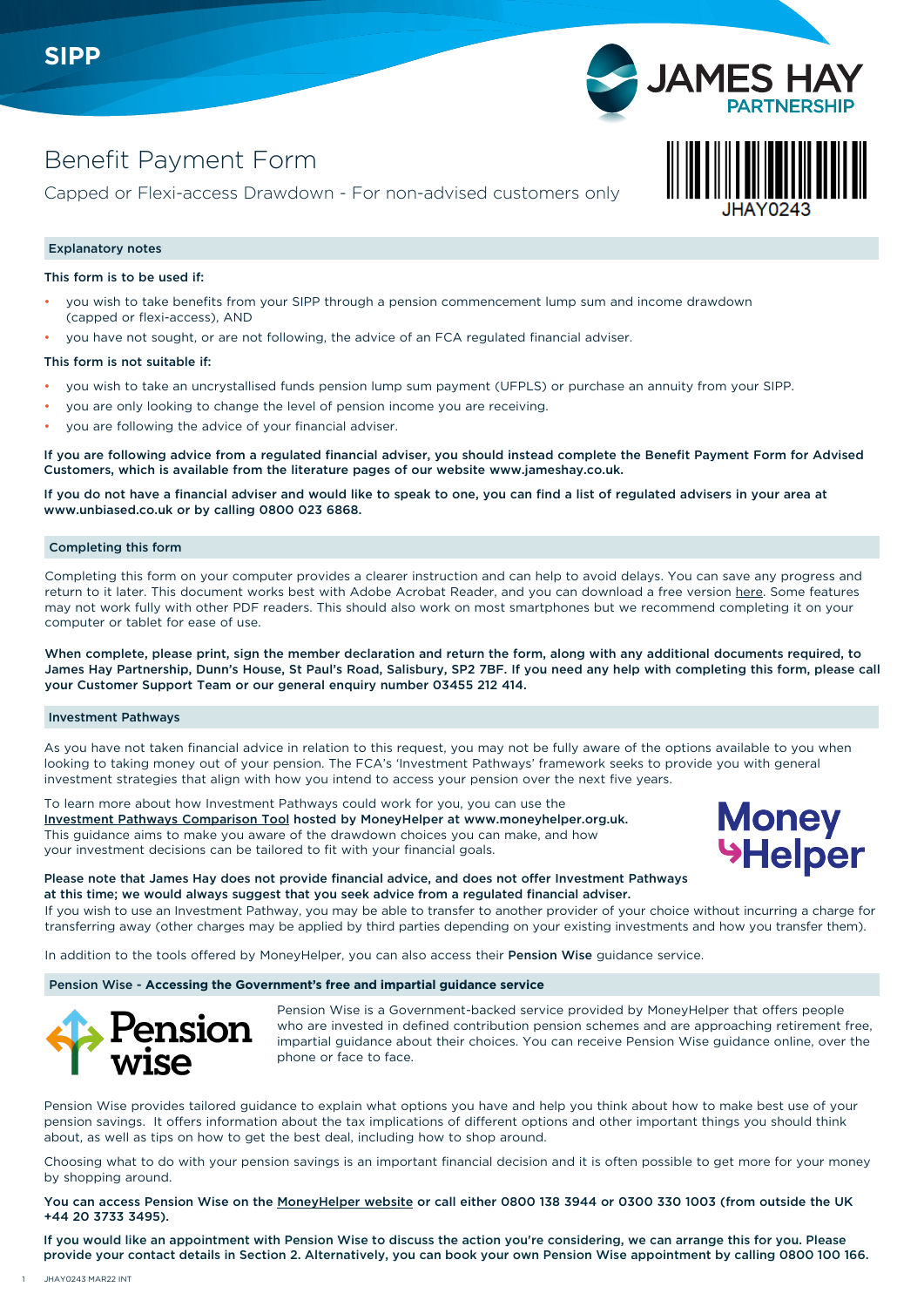# Additional risks and considerations due to the Covid-19 pandemic

IMPORTANT: Making decisions about your pension based on short term events, such as the Covid-19 pandemic, can have long term consequences for your financial wellbeing and retirement.

There are additional risks related to accessing your pension at this time. Below is a summary of some of the things you need to consider before accessing your pension savings.

Please read the information below, and confirm in Section 14 that you have considered and accept the additional risks.

| Are you accessing your pension to prevent<br>further investment losses from market<br>volatility due to Covid-19?                                                                                           | You will receive only the current value of your pension investments (which might<br>have fallen recently), and this may be subject to further taxes, charges or<br>deductions. Locking in this loss now means you might miss out on any future<br>increases in value if markets recover, and could reduce how much money is available<br>to generate the income you may need in later life.<br>Before making any major decisions about your pension, you should take the time to<br>get independent guidance or financial advice.                                                                                                                                                                                                                                                                                                                                                                     |  |  |
|-------------------------------------------------------------------------------------------------------------------------------------------------------------------------------------------------------------|-------------------------------------------------------------------------------------------------------------------------------------------------------------------------------------------------------------------------------------------------------------------------------------------------------------------------------------------------------------------------------------------------------------------------------------------------------------------------------------------------------------------------------------------------------------------------------------------------------------------------------------------------------------------------------------------------------------------------------------------------------------------------------------------------------------------------------------------------------------------------------------------------------|--|--|
| Did you know that you may be entitled<br>to employment guidance and financial<br>support, available from the government, if<br>you are experiencing financial distress due<br>to the impact of Covid-19?    | The support available in these circumstances covers guidance on your rights to sick<br>pay, and what benefits you can claim if you are self-employed or not entitled to sick<br>pay. You can find this information on the MoneyHelper website.<br>There is also a Debt Advice locator tool to help you find where you can go for<br>appropriate debt advice.                                                                                                                                                                                                                                                                                                                                                                                                                                                                                                                                          |  |  |
| Do you have access to other savings or<br>income sources that you could access<br>instead to avoid incurring any tax liabilities?                                                                           | If you have other sources of finance, depending on what these are, there may be<br>fewer long-term risks if you access those first.                                                                                                                                                                                                                                                                                                                                                                                                                                                                                                                                                                                                                                                                                                                                                                   |  |  |
| Do you plan to make contributions to your<br>SIPP, or any other pension, in the future?                                                                                                                     | If you flexibly access your pension now (as an Uncrystallised Funds Pension Lump)<br>Sum or through flexi-access drawdown), but you intend to save more into a pension<br>in future, then you will continue to receive tax relief on contributions paid in up to<br>age 75, but this will be capped to a maximum of £4,000 per year (known as the<br>Money Purchase Annual Allowance).                                                                                                                                                                                                                                                                                                                                                                                                                                                                                                                |  |  |
| Do you intend to access more than 25% of<br>your pension pot?                                                                                                                                               | You can normally take up to 25% of your pension pot tax-free. Depending on how<br>you withdraw funds from your pension, the rest will normally be subject to income<br>tax, and withdrawing large sums could move you to a higher income tax band.<br>Taking the whole pot as cash will also result in a large tax bill, so you should always<br>seek independent tax advice before taking any action.                                                                                                                                                                                                                                                                                                                                                                                                                                                                                                |  |  |
| Are you withdrawing money with the<br>intention of investing in something that<br>is being promoted as a special offer,<br>pressuring you to act quickly, or is offering<br>unusually high rates of return? | In times of crisis, pensions can become a target for illegal activities, scams or<br>inappropriate investments. Scams take many forms and often appear to be<br>legitimate investment opportunities.<br>Regulators recommend four simple steps customers can take to protect themselves<br>from pension scams:<br>1. Reject all unexpected pension offers, whether made online, through social media<br>or over the phone.<br>2. Check who you are dealing with before changing your pension arrangements. You<br>can check the FCA Register or call the FCA helpline on 0800 111 6768 to see if the<br>provider you are dealing with is authorised by the FCA. You should avoid dealing<br>with unauthorised providers.<br>3. Don't be rushed or pressured into making any decisions about your pension.<br>4. Consider getting impartial information and financial advice before taking any action. |  |  |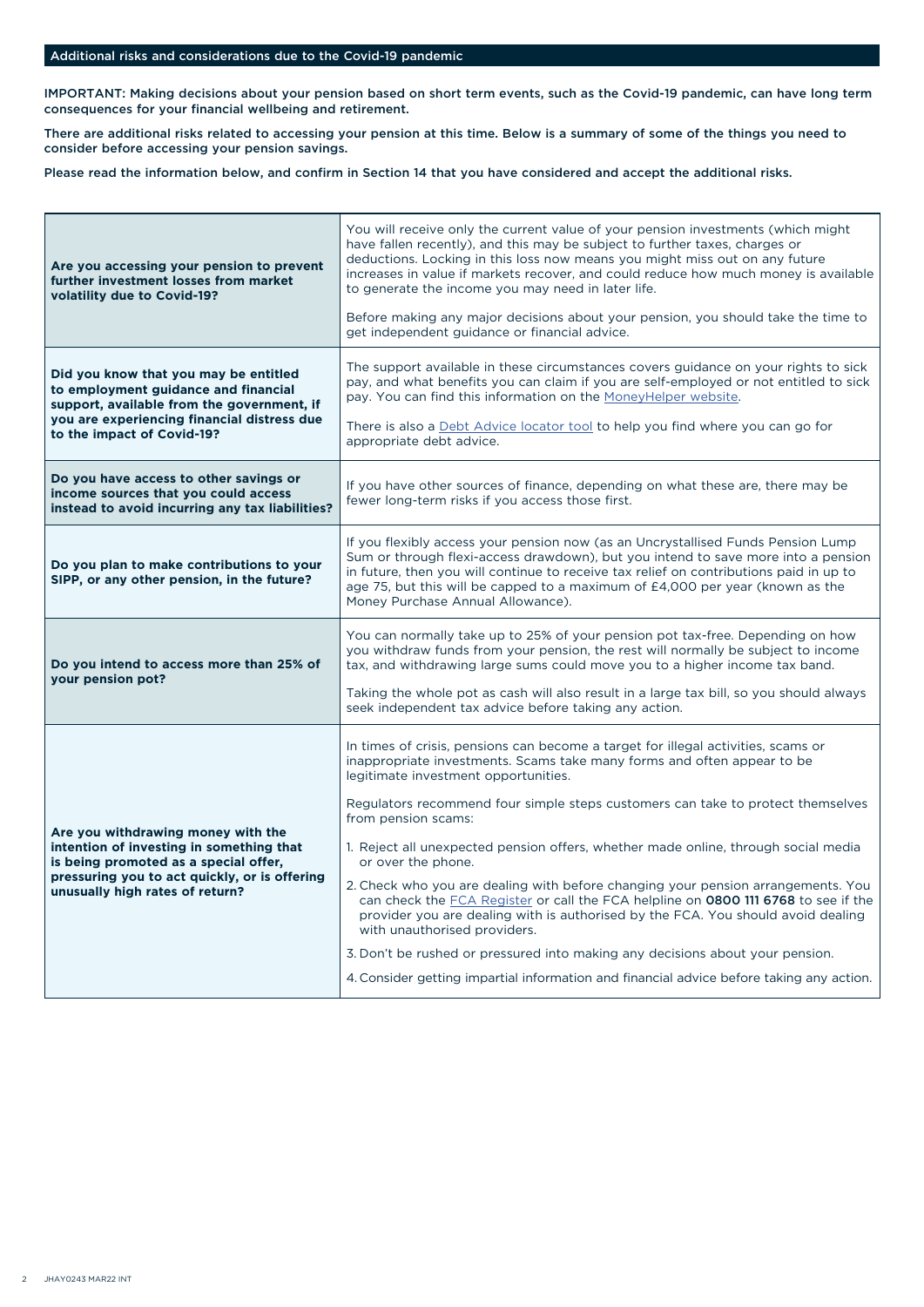# 1 Important information and risks you must consider before proceeding Applicant Complete

Our regulator, the Financial Conduct Authority, requires us to ask you questions regarding matters you should have considered before accessing your SIPP through drawdown.

Depending on your answers, we will write to you either:

- (1) with tailored risk warnings, giving you 14 days to consider them before proceeding with processing your benefit instructions (but will in the meantime proceed with any disinvestment instructions that are submitted on an 'Instruction to Trade Form' - Disinvestment instructions in Section 11 of this form will be processed once the benefit calculations are complete); or
- (2) to confirm that, given your answers, we will not be issuing any risk warnings, as you appear to have considered the relevant risks, and so we will proceed with processing your instructions.

# **Please answer ALL of the following questions, even if you are not immediately taking an income through drawdown.**

1. Have you considered the state of your health and lifestyle when deciding the amount of money to take

| 1. Have you considered the state of your health and lifestyle when deciding the amount of money to take<br>from your pension? For example if you are in good health, you need to consider that the income from your<br>pension fund may need to support you for many years to come.                                                                                                                                                                                                                                                                        | Yes                   | <b>No</b> |
|------------------------------------------------------------------------------------------------------------------------------------------------------------------------------------------------------------------------------------------------------------------------------------------------------------------------------------------------------------------------------------------------------------------------------------------------------------------------------------------------------------------------------------------------------------|-----------------------|-----------|
| 2. If you have a spouse, civil partner or dependants, have you considered how your pension fund could be used<br>to provide for them after your death?                                                                                                                                                                                                                                                                                                                                                                                                     | Yes                   | <b>No</b> |
| 3. Over time, the effect of inflation means you can purchase less in the future than you can today with the same<br>amount of money. Have you considered the effect of inflation on any money you take out of your pension?                                                                                                                                                                                                                                                                                                                                | Yes                   | No        |
| 4. You should consider what other companies can offer you, to ensure you are happy with the options available<br>from James Hay and the charges payable, before proceeding. Have you considered alternative pension<br>companies to take money out of your pension with?                                                                                                                                                                                                                                                                                   | Yes                   | <b>No</b> |
| 5. Have you considered other ways of taking money from your pension other than income drawdown<br>e.g. an annuity? If you are not sure what other options are available to you, you can find more information in<br>the 'Your pension; your choices' leaflet available from www.jameshay.co.uk.                                                                                                                                                                                                                                                            | Yes                   | <b>No</b> |
| 6. Do you have other income sources (outside of the money you intend to take from your pension) that are<br>sufficient to currently provide you with your desired standard of living?                                                                                                                                                                                                                                                                                                                                                                      | Yes                   | No        |
| 7. Will the money you are taking from your pension fund be your sole or main source of wealth in retirement?                                                                                                                                                                                                                                                                                                                                                                                                                                               | Yes                   | <b>No</b> |
| 8. Do you know that your drawdown income will be paid after deduction of income tax, and that it may affect<br>your personal tax allowance?                                                                                                                                                                                                                                                                                                                                                                                                                | Yes                   | <b>No</b> |
| 9. Are you aware that if you put the money you take out of your pension in a bank, or buy other investments<br>with it, you may have to pay tax on any growth?                                                                                                                                                                                                                                                                                                                                                                                             | Yes                   | <b>No</b> |
| 10. Are you aware that once money has been taken out of your pension it becomes part of your estate for<br>inheritance tax purposes?                                                                                                                                                                                                                                                                                                                                                                                                                       | Yes                   | <b>No</b> |
| 11. Do you receive any means tested benefits from the Government?                                                                                                                                                                                                                                                                                                                                                                                                                                                                                          | Yes                   | <b>No</b> |
| 12. Are you taking money out of your pension through flexi-access drawdown and intending to pay more<br>money into your pension in the future?                                                                                                                                                                                                                                                                                                                                                                                                             | Yes                   | <b>No</b> |
| 13. Do you know that if you owe money to a creditor (e.g. via a personal loan) they cannot force you to take<br>money out of your pension to pay off any money you owe to them?                                                                                                                                                                                                                                                                                                                                                                            | Yes                   | <b>No</b> |
| 14. Fraudsters increasingly target people to move their pension fund, and also once they have taken money<br>out of their pension. You need to be careful when deciding where to invest your pension fund, and what<br>you do with any money taken from it, as you could lose some or all of your money if you are the victim of a<br>scam. Please read the FCA's Pension Scams leaflet and visit their website at www.fca.org.uk/scamsmart for<br>further information.<br>Are you aware that pension and investment scams exist and what to look out for? | Yes                   | No        |
| 15. Are you aware that the amount of money you can take from your pension fund via income drawdown is not<br>guaranteed and is based on a number of things?                                                                                                                                                                                                                                                                                                                                                                                                | Yes                   | No.       |
| Availability of Pension Wise and financial advice<br>$\vert 2 \vert$                                                                                                                                                                                                                                                                                                                                                                                                                                                                                       | Applicant to complete |           |
| Please note that you must answer every question in this section before we can proceed with your request.                                                                                                                                                                                                                                                                                                                                                                                                                                                   |                       |           |
| Have you received guidance from Pension Wise in relation to this request to take money from your<br>i)<br>pension fund?                                                                                                                                                                                                                                                                                                                                                                                                                                    | Yes                   | No        |
| If you have answered No, we strongly suggest that before proceeding you seek appropriate advice from a regulated financial adviser,<br>and/or guidance from Pension Wise, to understand your options at retirement. This may be appropriate even if you have received<br>advice or guidance in respect of a previous withdrawal.                                                                                                                                                                                                                           |                       |           |
| Would you like us to arrange a Pension Wise appointment for you?                                                                                                                                                                                                                                                                                                                                                                                                                                                                                           | Yes                   | No        |
| If Yes, please confirm your phone number and the best time to contact you, within business hours (8.30am to 5.30pm):<br>Phone number<br>Availability                                                                                                                                                                                                                                                                                                                                                                                                       |                       |           |
|                                                                                                                                                                                                                                                                                                                                                                                                                                                                                                                                                            |                       |           |
|                                                                                                                                                                                                                                                                                                                                                                                                                                                                                                                                                            |                       |           |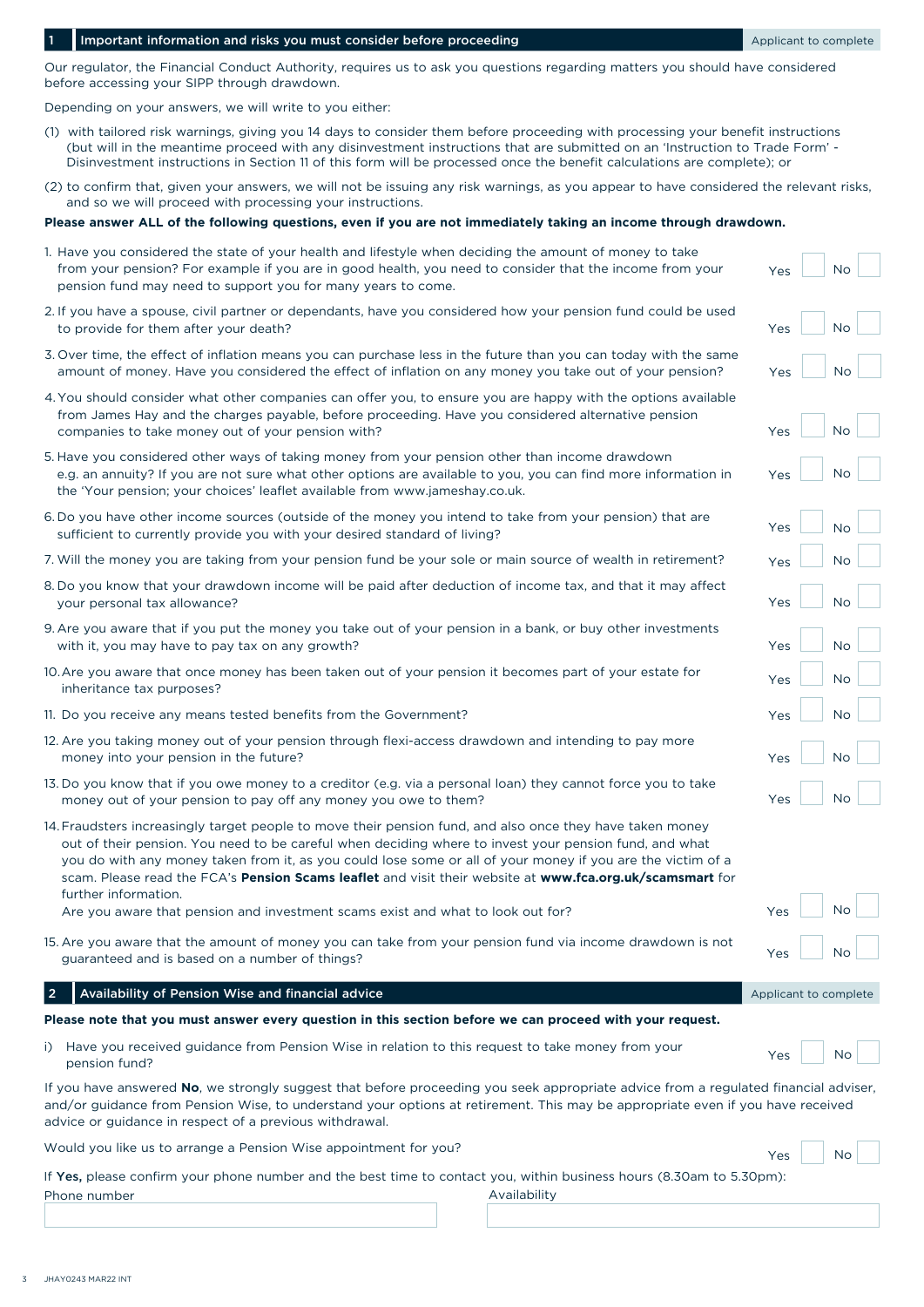If you are due to attend a Pension Wise appointment, or if you have answered Yes above and we have not been able to contact you, please note that we will not continue to process your request until you have confirmed that you have received this guidance.

| Do you wish to proceed without guidance from Pension Wise? | Yes |  | Nc |  |
|------------------------------------------------------------|-----|--|----|--|
|------------------------------------------------------------|-----|--|----|--|

ii) Has James Hay provided you with clear and adequate information on how to find a financial adviser?  $\overline{Y_{\text{ES}}}$  No

| ii) Thas sames may provided you with clear and adequate imormation on now to mild a miancial adviser :                                                                                                                                                                                                        | 1 C.S<br>1 N V 1      |
|---------------------------------------------------------------------------------------------------------------------------------------------------------------------------------------------------------------------------------------------------------------------------------------------------------------|-----------------------|
| MoneyHelper guide and illustration                                                                                                                                                                                                                                                                            | Applicant to complete |
| MoneyHelper provides a free quide called 'Your pension: your choices'. We strongly suggest that you read this before proceeding<br>with taking money out of your SIPP. If you have not received a copy of this guide within the last 12 months, you can obtain one from<br>our website at www.jameshay.co.uk. |                       |
| Have you received or downloaded the MoneyHelper brochure called 'Your pension: your choices' within the last<br>12 months?                                                                                                                                                                                    | N <sub>0</sub><br>Yes |
| If you have ticked No, we will send you a copy of the guide before we proceed with processing your request to take money out of<br>your SIPP.                                                                                                                                                                 |                       |
| You should also obtain an illustration of the possible effect of taking money out of your SIPP before proceeding. If you have not<br>already obtained an illustration, you can contact us to request one.                                                                                                     |                       |
| Have you received an illustration indicating the possible effect of taking money out of your SIPP?                                                                                                                                                                                                            | <b>No</b><br>Yes      |

Please note that the illustration must be dated within the last 60 calendar days.

If you have ticked **Yes**, please complete the following boxes:

| Illustration date |
|-------------------|
|                   |

| lustration date |  |  |  |  |  |  |  |  |
|-----------------|--|--|--|--|--|--|--|--|
|                 |  |  |  |  |  |  |  |  |

If you have ticked **No**, we will send you an illustration based on your request, giving you 14 days to consider the illustration, before we proceed with processing your request to take money out of your SIPP. Should you wish for us to proceed with the benefit calculation during this period, you can contact us at any time to confirm.

| $\overline{4}$ | Investment strategy when making withdrawals                                                                                                                                                                                                                                                                                                                                               | Applicant to complete |  |  |  |  |  |
|----------------|-------------------------------------------------------------------------------------------------------------------------------------------------------------------------------------------------------------------------------------------------------------------------------------------------------------------------------------------------------------------------------------------|-----------------------|--|--|--|--|--|
|                | When taking money out of your SIPP, you should give consideration to the types of investments you currently hold, and how you<br>intend to use them to fund your withdrawals, both now and in the future.                                                                                                                                                                                 |                       |  |  |  |  |  |
|                | Please confirm how you intend to manage your investments as you take money out of your SIPP:                                                                                                                                                                                                                                                                                              |                       |  |  |  |  |  |
| <b>OR</b>      | My investments will predominantly remain as they are<br>I have an investment strategy that aligns with how I intend to access my pension                                                                                                                                                                                                                                                  |                       |  |  |  |  |  |
|                | Alternatively you may wish to pursue an <b>Investment Pathway</b> , as set out by the FCA, in order to match your investment strategy to<br>suit your income needs. Please see the Investment Pathways section on the front page of this document for further information, and<br>for details of the Investment Pathways Comparison Tool hosted by MoneyHelper at www.moneyhelper.org.uk. |                       |  |  |  |  |  |
| $\overline{5}$ | <b>Personal details</b>                                                                                                                                                                                                                                                                                                                                                                   | Applicant to complete |  |  |  |  |  |
|                | IMPORTANT: If you do not fully complete each section of this form, it will delay the application process.                                                                                                                                                                                                                                                                                 |                       |  |  |  |  |  |
| Title          |                                                                                                                                                                                                                                                                                                                                                                                           |                       |  |  |  |  |  |
|                | Forename(s)                                                                                                                                                                                                                                                                                                                                                                               |                       |  |  |  |  |  |
| Surname        |                                                                                                                                                                                                                                                                                                                                                                                           |                       |  |  |  |  |  |
|                | Date of birth<br>Member number                                                                                                                                                                                                                                                                                                                                                            |                       |  |  |  |  |  |
|                | Permanent<br>residential                                                                                                                                                                                                                                                                                                                                                                  |                       |  |  |  |  |  |
| address        |                                                                                                                                                                                                                                                                                                                                                                                           |                       |  |  |  |  |  |
|                | Postcode                                                                                                                                                                                                                                                                                                                                                                                  |                       |  |  |  |  |  |
|                | National Insurance number<br>Telephone                                                                                                                                                                                                                                                                                                                                                    |                       |  |  |  |  |  |
| Email          |                                                                                                                                                                                                                                                                                                                                                                                           |                       |  |  |  |  |  |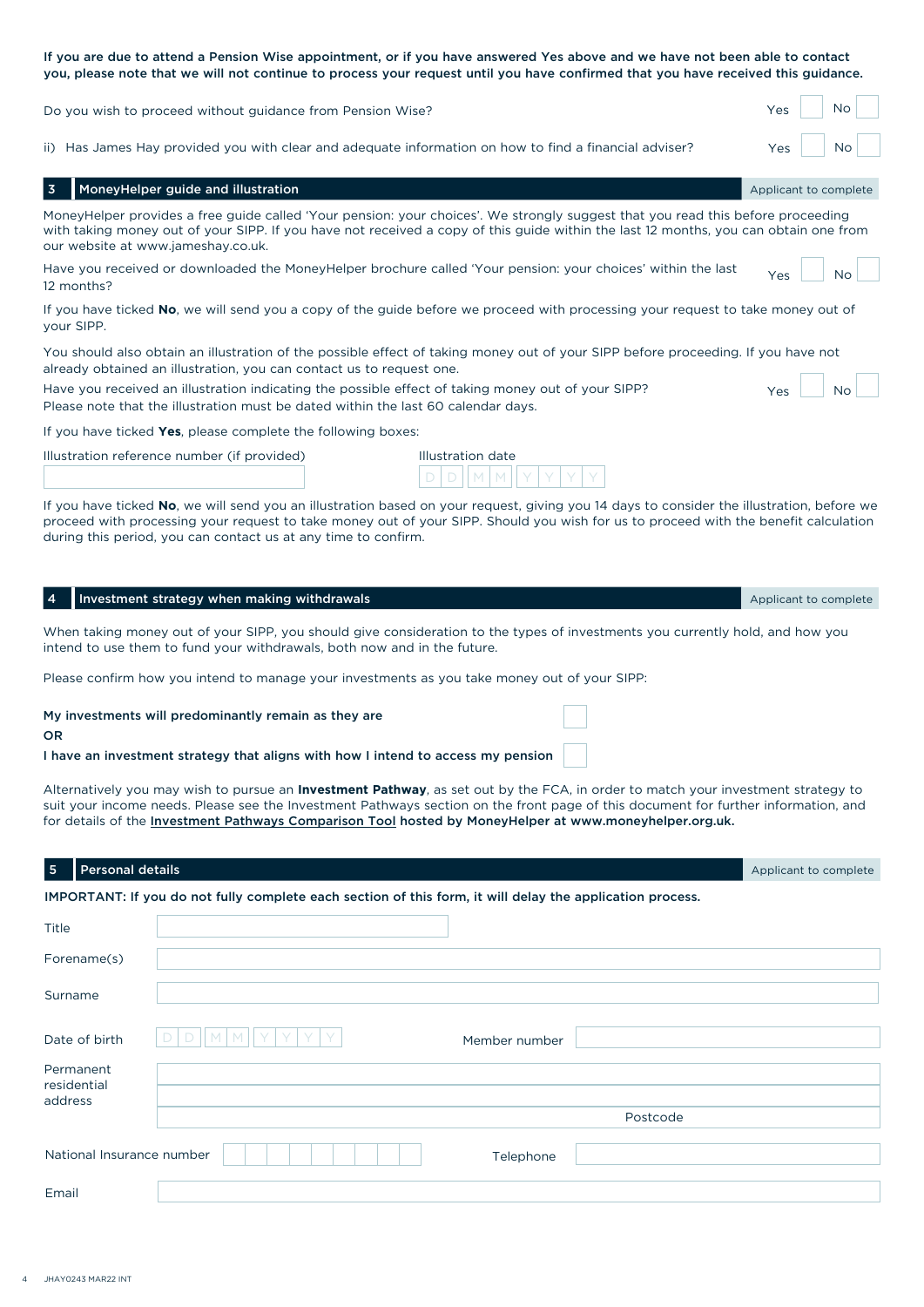**Protection** 

If you currently hold, or have applied to HM Revenue & Customs (HMRC) for, any of the following types of protection for your pension fund, please confirm below. If we have already received evidence of this, please confirm the reference number. If we have not previously received evidence of this, please provide a copy with this form.

| Protection reference number  |                              | Scheme administrator reference |
|------------------------------|------------------------------|--------------------------------|
| <b>Pension Credit Rights</b> | <b>Fixed Protection 2016</b> | International                  |
| <b>Primary Protection</b>    | Fixed Protection 2014        | Individual Protection 2016     |
| <b>Enhanced Protection</b>   | Fixed Protection 2012        | Individual Protection 2014     |
|                              |                              |                                |

PLEASE NOTE: We still require completion of Section 7. Please enclose a copy of the relevant HMRC certificate(s) when submitting this completed form to us.

If you have received a temporary reference number from HMRC for either Fixed Protection 2016 or Individual Protection 2016, this was only valid until 31 July 2016 and you will need to make a full online application to HMRC to obtain a permanent reference number, and provide this to us to ensure your protection remains valid.

| $\overline{7}$ | Lifetime allowance                                                                                                                                                                                                                                                                                                                            | Applicant to complete |
|----------------|-----------------------------------------------------------------------------------------------------------------------------------------------------------------------------------------------------------------------------------------------------------------------------------------------------------------------------------------------|-----------------------|
|                | Have you taken pension benefits from any scheme other than James Hay?<br>If No, please continue to Section 8.                                                                                                                                                                                                                                 | <b>No</b><br>Yes      |
|                | Is this the first time you have elected to take benefits from any pension fund since 6 April 2006?<br>If Yes, please go to Section 7a. If No, please go to Section 7b.                                                                                                                                                                        | <b>No</b><br>Yes      |
| 7a             | Pre 6 April 2006 benefits                                                                                                                                                                                                                                                                                                                     | Applicant to complete |
|                | On 5 April 2006 were you taking any pension benefits (for example income withdrawal/scheme pension/annuity)?<br>If No, please go to the Benefits Required section.                                                                                                                                                                            | <b>No</b><br>Yes      |
|                | Was this pension income solely provided by James Hay Partnership?<br>If Yes, please go to the Benefits Required section.                                                                                                                                                                                                                      | <b>No</b><br>Yes      |
|                | For Defined Benefit Schemes that came into payment prior to 6 April 2006, please provide the current maximum pension payable:                                                                                                                                                                                                                 |                       |
| £              | p.a.                                                                                                                                                                                                                                                                                                                                          |                       |
|                | Excluding the above, please state the maximum <b>total</b> gross pension currently payable from all other pension funds:                                                                                                                                                                                                                      |                       |
| £              | p.a.                                                                                                                                                                                                                                                                                                                                          |                       |
|                | PLEASE NOTE: This should be the maximum income available from all your pensions currently in drawdown with all providers and<br>not just the income you are receiving (if different). If you have converted any of these pensions to flexi-access drawdown, you<br>should include the maximum income available immediately before conversion. |                       |
| 7b             | Post 5 April 2006 benefits                                                                                                                                                                                                                                                                                                                    | Applicant to complete |
|                | If you have elected to take benefits since 6 April 2006, please provide the total percentage of lifetime allowance used to date: 1                                                                                                                                                                                                            |                       |

 $\%$ 

<sup>1</sup> If you were taking income benefits prior to 6 April 2006, we will assume that the percentage of deemed lifetime allowance used in respect of these is included in this percentage.

If you have Primary Protection on 5 April 2006, please provide the following details for each post 6 April 2006 benefit crystallisation event:

| Date of benefit crystallisation event Amount of pension commencement lump sum paid | <b>Amount crystallised</b> |
|------------------------------------------------------------------------------------|----------------------------|
|                                                                                    |                            |
|                                                                                    |                            |
|                                                                                    |                            |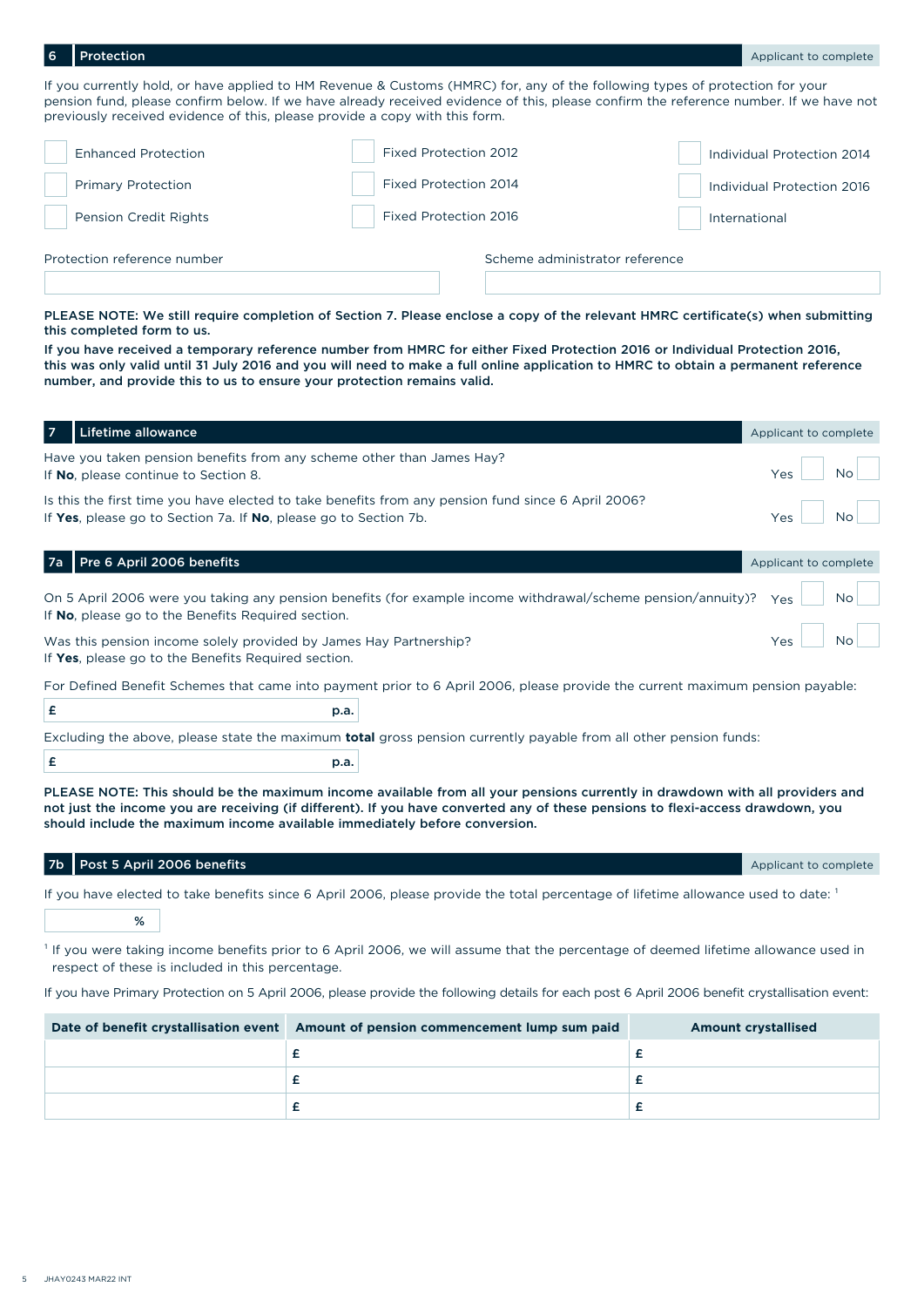| No lifetime allowance remaining<br>8                                                                                                                                                                                                                                                                                                                                   | Applicant to complete |
|------------------------------------------------------------------------------------------------------------------------------------------------------------------------------------------------------------------------------------------------------------------------------------------------------------------------------------------------------------------------|-----------------------|
| Please only complete this section if you have used up all of your lifetime allowance, or if this request will exceed your remaining                                                                                                                                                                                                                                    |                       |
| lifetime allowance. We may need to discuss this with you.                                                                                                                                                                                                                                                                                                              |                       |
| Amount of pension fund to be used:<br>١£                                                                                                                                                                                                                                                                                                                               |                       |
| Is this amount to be paid as (please choose one option)                                                                                                                                                                                                                                                                                                                |                       |
| Lump sum (subject to a 55% tax charge)                                                                                                                                                                                                                                                                                                                                 |                       |
| Income (subject to a 25% tax charge)                                                                                                                                                                                                                                                                                                                                   |                       |
| Combination of lump sum and income                                                                                                                                                                                                                                                                                                                                     |                       |
| If you have selected 'Combination of lump sum and income', please tell us the percentage of your pension fund to be used for lump sum<br>and income:                                                                                                                                                                                                                   |                       |
| %<br>Lump sum                                                                                                                                                                                                                                                                                                                                                          |                       |
| %<br>Income                                                                                                                                                                                                                                                                                                                                                            |                       |
| Total = $100\%$                                                                                                                                                                                                                                                                                                                                                        |                       |
| <b>Benefits required</b><br>9                                                                                                                                                                                                                                                                                                                                          | Applicant to complete |
| Please refer to the 'Accessing Your Pension with James Hay Partnership' fact sheet, which is available on our website at<br>www.jameshay.co.uk, for further information on your benefit options.                                                                                                                                                                       |                       |
| If your SIPP was already in capped drawdown prior to 6 April 2015 and<br>you wish to take further money into capped drawdown, please tick here                                                                                                                                                                                                                         |                       |
| If you wish to take flexi-access drawdown, please tick here                                                                                                                                                                                                                                                                                                            |                       |
| Please note that, under HMRC rules, we are required to operate an emergency tax code on income withdrawals in certain<br>circumstances, particularly where you are taking an income payment for the first time. Should this result in an excessive tax<br>deduction, you may be able to make a claim for a refund from HMRC. Please contact HMRC for more information. |                       |
| Pension commencement lump sum<br>9а                                                                                                                                                                                                                                                                                                                                    | Applicant to complete |
| Please confirm how much pension commencement lump sum you would like to receive. Please tick or complete one box:                                                                                                                                                                                                                                                      |                       |
| Specific amount: $\mathbf{E}$<br>Maximum available                                                                                                                                                                                                                                                                                                                     |                       |
| Income<br>9b                                                                                                                                                                                                                                                                                                                                                           | Applicant to complete |
| Please confirm how much income you would like to receive each year. Please tick or complete one box:                                                                                                                                                                                                                                                                   |                       |
| No change to current income<br>Maximum available<br>Nil income                                                                                                                                                                                                                                                                                                         |                       |
| Specific amount:<br>£<br>p.a. gross                                                                                                                                                                                                                                                                                                                                    |                       |
|                                                                                                                                                                                                                                                                                                                                                                        |                       |
| Income frequency<br>10                                                                                                                                                                                                                                                                                                                                                 | Applicant to complete |
| If you are drawing an income, please confirm how frequently you would like to receive your income payments, and when you would<br>like them to start. Please tick one box:                                                                                                                                                                                             |                       |
| Payment start date<br>Monthly                                                                                                                                                                                                                                                                                                                                          |                       |
| Or<br>Quarterly                                                                                                                                                                                                                                                                                                                                                        |                       |
| As soon as possible<br>Half-yearly                                                                                                                                                                                                                                                                                                                                     |                       |
| Annually                                                                                                                                                                                                                                                                                                                                                               |                       |
| One off payment                                                                                                                                                                                                                                                                                                                                                        |                       |

Income withdrawal payments are always made on a set business day of the month. Please refer to the 'payroll cut-off dates' page on our website at www.jameshay.co.uk for details.

If you wish to start taking an income from your SIPP, you must notify us at least 15 business days before the date the first income payment is to be made.

PLEASE NOTE: If there is insufficient money in your SIPP bank account, it may mean that your income payments cannot be paid on time. Your SIPP bank account does not have an overdraft facility.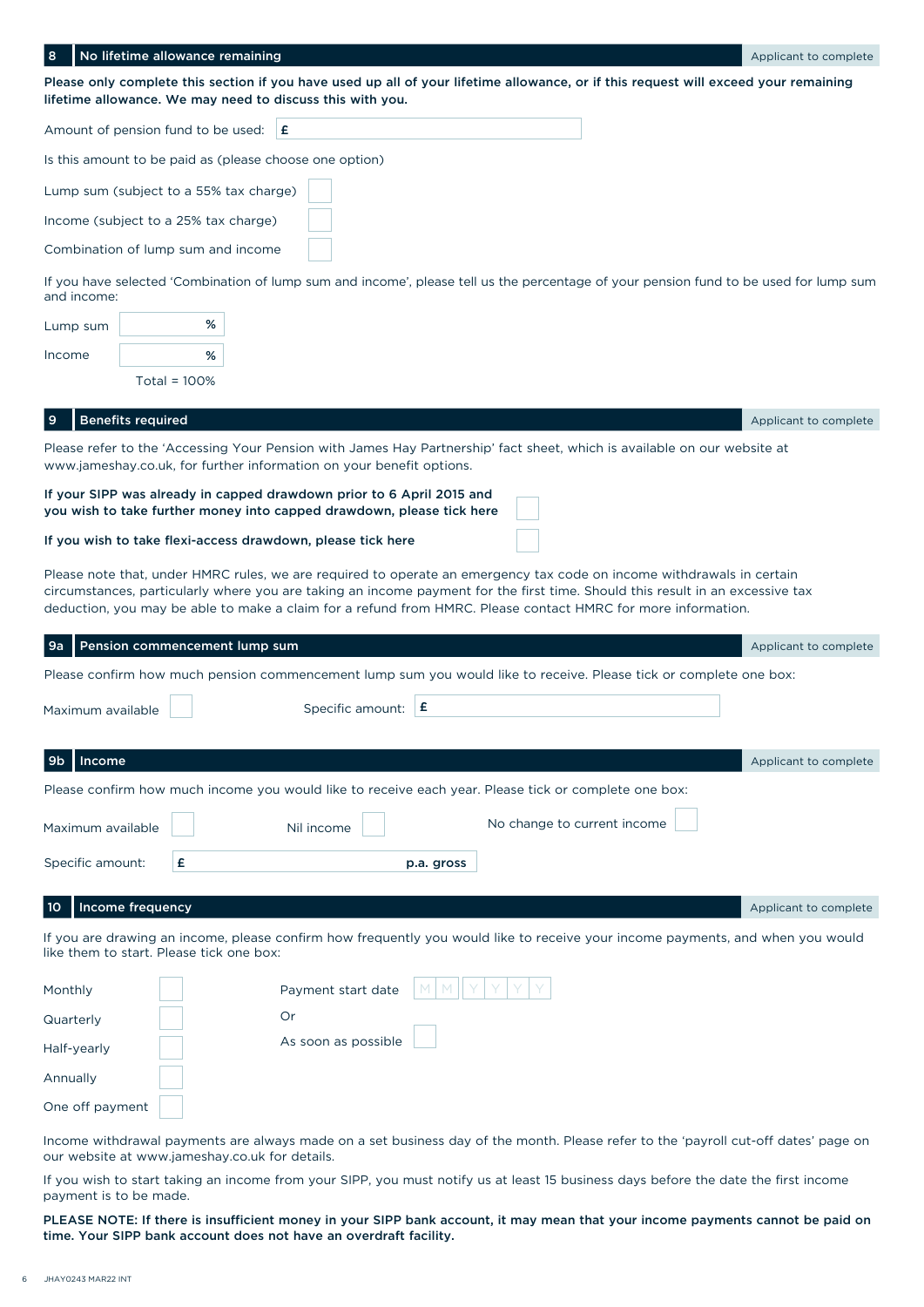## Disinvestments

Please confirm your chosen disinvestment below. If you are a co-trustee of your SIPP, please complete and submit an 'Instruction to Trade Form' and any documentation required by the fund manager to instruct these disinvestments. If you wish to disinvest from a Model Portfolio or from the Managed Portfolio Panel, your financial adviser will need to instruct this using James Hay Online.

If you have already arranged disinvestments to fund your benefit request, please continue to Section 12.

| Disinvestments for lump sum(s)<br>11a                                      |                                                                                        |                                                                                                                                                                                                                                                                                    | Applicant to complete     |
|----------------------------------------------------------------------------|----------------------------------------------------------------------------------------|------------------------------------------------------------------------------------------------------------------------------------------------------------------------------------------------------------------------------------------------------------------------------------|---------------------------|
| Please confirm which pension funds should be used to pay your lump sum(s): |                                                                                        |                                                                                                                                                                                                                                                                                    |                           |
| (i) Money in the SIPP bank account:                                        |                                                                                        |                                                                                                                                                                                                                                                                                    |                           |
| All                                                                        | Specific amount:<br>£                                                                  |                                                                                                                                                                                                                                                                                    |                           |
|                                                                            |                                                                                        |                                                                                                                                                                                                                                                                                    |                           |
| (ii) Money in the property bank account:                                   |                                                                                        |                                                                                                                                                                                                                                                                                    |                           |
| All                                                                        | Specific amount:<br>£                                                                  |                                                                                                                                                                                                                                                                                    |                           |
| (iii) Specific investments in the table below <sup>2</sup>                 |                                                                                        |                                                                                                                                                                                                                                                                                    |                           |
| Name of investment provider                                                | <b>Fund name</b>                                                                       | <b>Policy/Plan number</b>                                                                                                                                                                                                                                                          | Amount in £ sterling or % |
|                                                                            |                                                                                        |                                                                                                                                                                                                                                                                                    |                           |
|                                                                            |                                                                                        |                                                                                                                                                                                                                                                                                    |                           |
|                                                                            |                                                                                        |                                                                                                                                                                                                                                                                                    |                           |
|                                                                            |                                                                                        |                                                                                                                                                                                                                                                                                    |                           |
|                                                                            |                                                                                        |                                                                                                                                                                                                                                                                                    |                           |
|                                                                            |                                                                                        |                                                                                                                                                                                                                                                                                    |                           |
|                                                                            |                                                                                        |                                                                                                                                                                                                                                                                                    |                           |
|                                                                            |                                                                                        |                                                                                                                                                                                                                                                                                    |                           |
| completed 'Instruction to Trade Form'.                                     |                                                                                        | <sup>2</sup> We will only instruct the sale of the investments listed once the benefit calculations are complete, unless you also provide a<br>Any specific trading instructions in addition to the above should be provided in writing using the appropriate trade form, which is |                           |
|                                                                            |                                                                                        | available on our website at www.jameshay.co.uk or from the contact details at the beginning of this form.                                                                                                                                                                          |                           |
| Disinvestments for income<br>11 <sub>b</sub>                               |                                                                                        |                                                                                                                                                                                                                                                                                    | Applicant to complete     |
|                                                                            | Please confirm which pension funds should be used to pay your regular income payments: |                                                                                                                                                                                                                                                                                    |                           |

(i) Money in the SIPP bank account

(ii) Proportionately across all Investment Centre funds

(iii) Specific investments in the table below  $3$ 

| Name of investment provider | <b>Fund name</b> | <b>Policy/Plan number</b> | Amount in £ sterling or % |
|-----------------------------|------------------|---------------------------|---------------------------|
|                             |                  |                           |                           |
|                             |                  |                           |                           |
|                             |                  |                           |                           |
|                             |                  |                           |                           |
|                             |                  |                           |                           |
|                             |                  |                           |                           |
|                             |                  |                           |                           |
|                             |                  |                           |                           |

<sup>3</sup> You will need to check that your chosen investment providers/fund managers are able to set up the required disinvestments. If you do not provide instructions with the required fund manager documentation, and there is insufficient money in your SIPP bank account, it may mean that your lump sum and/or income payments cannot be paid on time.

You should frequently monitor your disinvestments and SIPP bank account balance to ensure that you have sufficient funds available to pay your regular income.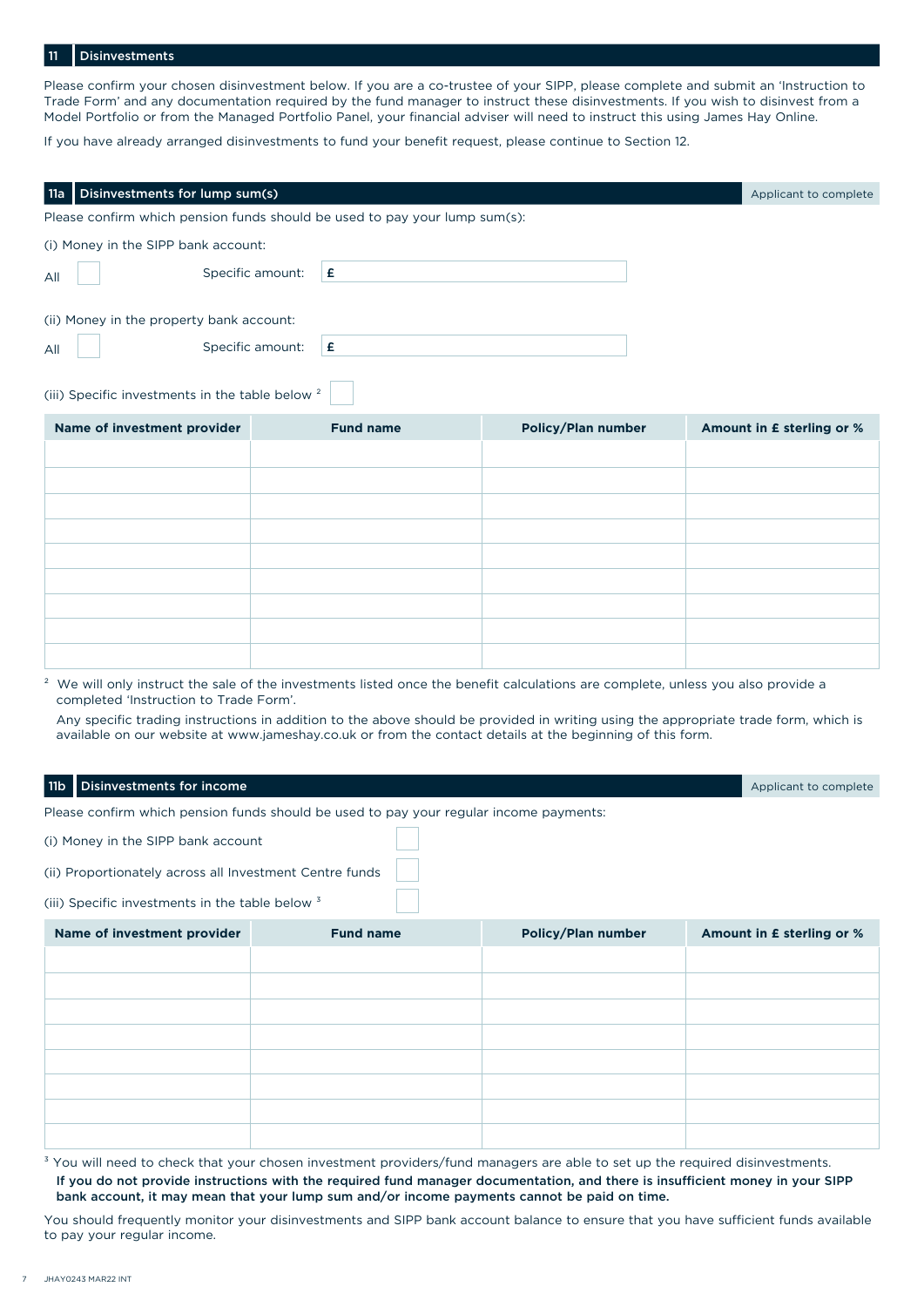|  |  |  |  |  | 12 III health and explicit consent (for members taking early benefits through ill health only |  |
|--|--|--|--|--|-----------------------------------------------------------------------------------------------|--|
|--|--|--|--|--|-----------------------------------------------------------------------------------------------|--|

If you are taking benefits before age 55, is this due to your ill health?

If **No**, please continue to Section 13.

If **Yes**, please submit with this form evidence from a medical practitioner that you are not only unable to carry out your current occupation but will not be capable of returning to that occupation. You will also need to read and agree to the below statement regarding explicit consent.

Please note: Under this form, we request full details (which may include special categories of personal data) about your health for the specific purpose of assessing (as part of our contract with you) whether or not to allow your request to take benefits early under the ill health rules. Also, we will keep a record of that personal data for seven (7) years after your product has closed. This is necessary for the purposes of showing to HMRC (if it so requests) the basis justifying or rejecting any ill health benefit payment to you. If we did not retain such records for that period and permitted a benefit payment, then it would risk a possible tax charge being levied against you because we would have no records of the evidence supporting a benefit payment under the ill health rules.

### **Explicit consent**

I hereby give my explicit consent to the James Hay companies associated with my product(s) (listed in Appendix 1 of the Data Protection Statement – James Hay Products document) processing my personal data including any special categories of personal data as described above:

- 1. For the purposes of your assessment (as part of my contract with you) as to whether or not to allow my request to take benefits early under the ill health rules
- 2. To retain the personal data including any special categories of personal data for the period of seven (7) years after my product has closed for the purposes of showing to HMRC (if it so requests) the basis justifying any ill health benefit payment to me.

I hereby give my explicit consent by signing below:

| Applicant's name |  | Applicant's signature |  |     |       |  |  |  |  |  |
|------------------|--|-----------------------|--|-----|-------|--|--|--|--|--|
|                  |  |                       |  |     |       |  |  |  |  |  |
|                  |  |                       |  |     |       |  |  |  |  |  |
|                  |  |                       |  |     |       |  |  |  |  |  |
|                  |  | Date                  |  | D/D | IMMIY |  |  |  |  |  |
|                  |  |                       |  |     |       |  |  |  |  |  |

# **How to withdraw explicit consent:**

You have a right to withdraw consent using the details below. If you withdraw consent, please contact us using the following contact details and we will further explain the implications of doing so.

| 13                                                                                                   | Bank account details                           |                                                                                                                            | Applicant to complete                                                        |  |  |  |  |  |
|------------------------------------------------------------------------------------------------------|------------------------------------------------|----------------------------------------------------------------------------------------------------------------------------|------------------------------------------------------------------------------|--|--|--|--|--|
|                                                                                                      | dataprotection@jameshay.co.uk<br>03455 212 414 |                                                                                                                            |                                                                              |  |  |  |  |  |
| Salisbury<br>SP <sub>2</sub> 7BF                                                                     |                                                | www.jameshay.co.uk. If you have any questions about data protection, please<br>contact us using the contact details above. |                                                                              |  |  |  |  |  |
|                                                                                                      | St. Paul's Road                                |                                                                                                                            | Protection Statement - James Hay Products, which is available on our website |  |  |  |  |  |
|                                                                                                      | <b>Dunn's House</b>                            |                                                                                                                            | data under your product, including sensitive personal data, in the Data      |  |  |  |  |  |
| You can access full details on what to expect when we process your personal<br>James Hay Partnership |                                                |                                                                                                                            |                                                                              |  |  |  |  |  |

If you are receiving a lump sum and/or income payments, please provide the bank account details to which you would like the payments paid.

Please tick one box:

Please use my existing bank details previously supplied to you (if you have previously taken any payments)

Please use the bank details shown below

You will need to check with your bank/building society that Faster Payments and CHAPS payments can be accepted into this account and that these details are all they need for this.

Please ensure that the payment method you have requested is allowable for the type of SIPP you have. There may be a charge if paying by CHAPS (please refer to your SIPP product's terms and conditions or contact us for details).

## **UK bank account details:**

| Account holder's name                       |                |  |
|---------------------------------------------|----------------|--|
| Sort code                                   | Account number |  |
| <b>Building society</b><br>reference number |                |  |
| (if applicable)                             |                |  |
| Bank name                                   |                |  |
| and address                                 |                |  |
|                                             |                |  |
|                                             | Postcode       |  |

 $V_{\text{ac}}$   $N_0$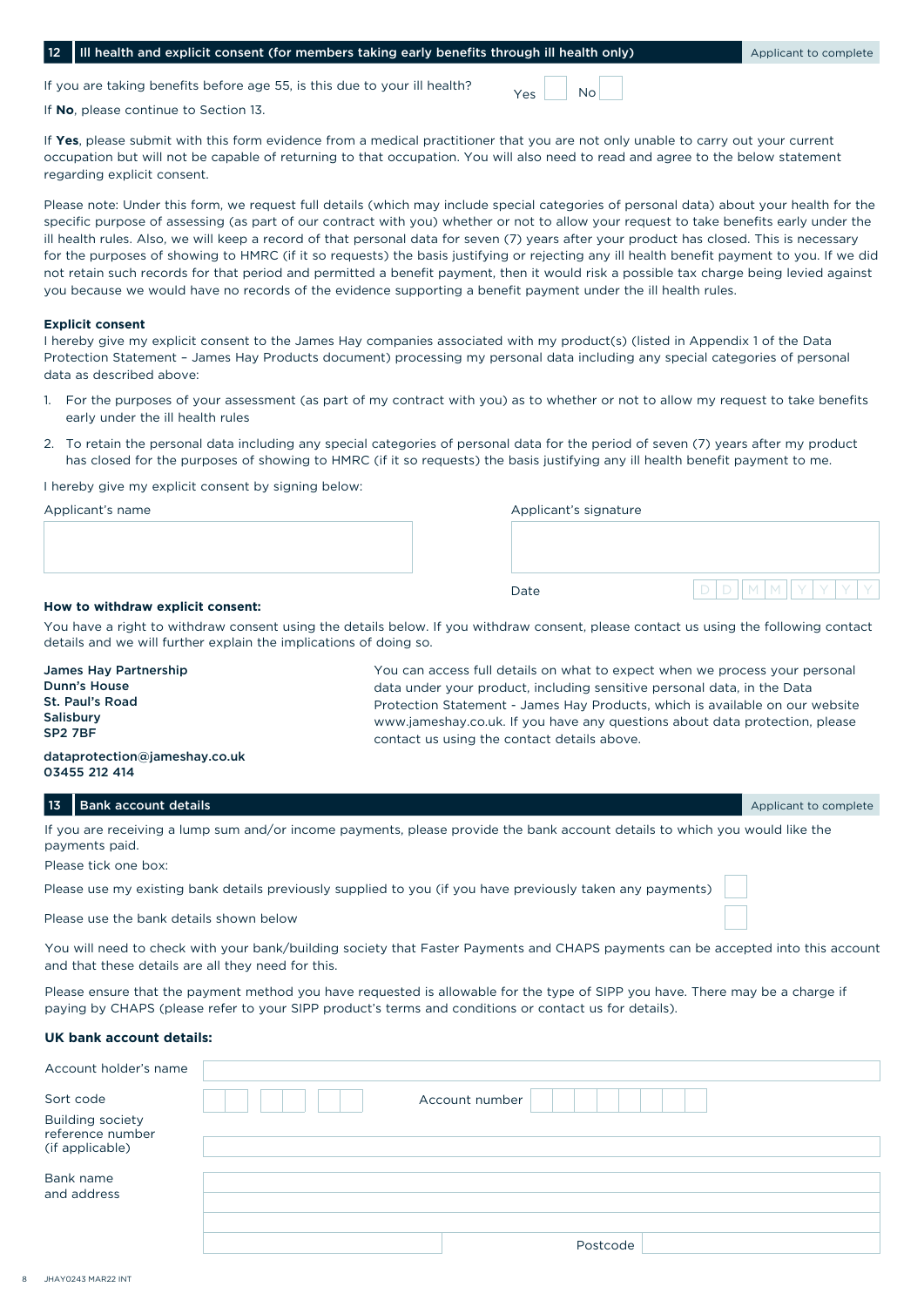| Foreign bank account details:             |                         |  |
|-------------------------------------------|-------------------------|--|
| IBAN/Account number                       |                         |  |
| Payee                                     |                         |  |
| Bank name<br>and address                  |                         |  |
|                                           | Postcode                |  |
| Intermediary bank/<br>Swift code          | Swift code              |  |
| Beneficiary bank code                     | Routing number (If USA) |  |
| $\sim$ $\sim$ $\sim$ $\sim$ $\sim$ $\sim$ |                         |  |

**13 Bank account details (continued)** Applicant to complete the state of the state of the state of the state of the state of the state of the state of the state of the state of the state of the state of the state of the st

**Currency** 

PLEASE NOTE: We are only able to hold one set of bank details to which payments will be made. If you are already receiving an income from this SIPP and you provide different bank details, the new details will also be used for your existing income from this SIPP. This must be a personal account in your name, although it can be a joint account. We will not pay pension benefits to a business bank account.

### **14 Member declaration** 14 Member declaration Applicant to complete the state of the state of the state of the state of the state of the state of the state of the state of the state of the state of the state of the state o

I request and consent to the payment of benefits set out in this application form. I accept and agree that:

- I will be able to change the amount of income within the limits (if any) set down by the rules of the scheme
- if my pension fund is in capped drawdown and I select now, or at any time in the future, an amount of income which is above the upper limit under capped drawdown as set by HMRC, James Hay Partnership will convert my pension fund to flexi-access drawdown
- for sole trustee plans, James Hay Partnership has the right to liquidate investments sufficient to pay the benefits at their sole discretion if I or my advisers fail to give adequate instructions in that respect
- if appropriate, James Hay Partnership has my authority to check with HMRC the details of any certificate which I supply which enhances my lifetime allowance
- if I have waived my right to a pension commencement lump sum payment, or chosen less than the default amount of pension commencement lump sum (25%) for the pension fund I am using to pay benefits in Section 9, it is not possible to take any unused element of this lump sum at a later date
- I must notify James Hay Partnership within 30 days of taking a pension commencement lump sum if I use it for pension recycling
- if my SIPP is currently in capped drawdown and I have requested benefits under flexi-access drawdown, I agree that my entire SIPP be converted to flexi-access drawdown
- if I am flexibly accessing my pension fund by taking an income under flexi-access drawdown, I acknowledge that I will have 91 days to inform any other pension provider that I have done so.

I confirm that I have read the Covid-19 additional risks and considerations on page 2.

I accept it is an offence to make false statements and that the penalties are severe and could lead to prosecution

I acknowledge and accept the terms of this agreement and I also accept that the services provided under it do not extend to financial, investment or tax advice.

| Member signature |  | Date |   |                |  |  |  |  |  |
|------------------|--|------|---|----------------|--|--|--|--|--|
|                  |  | D    | D | m   m    y   y |  |  |  |  |  |

## **Cancellation rights – for first designation under flexi-access drawdown only**

When you first elect to take income withdrawals from your pension fund, we will offer you the right to change your mind and cancel your election to take income withdrawals within 30 days of us accepting your request. If you do this, you will need to send us the cancellation notice, along with any pension commencement lump sum and income you may have received.

Where you are opting to take your benefits in stages you will only receive a cancellation notice when you start your first tranche of benefits.

If we are instructed to re-invest the returned pension commencement lump sum and/or income in the same investments which the money originally came from, you may receive fewer units/shares because of transaction costs or movements in prices.

For more information about this, please refer to the 'Key Features Document' for the James Hay SIPP product you have.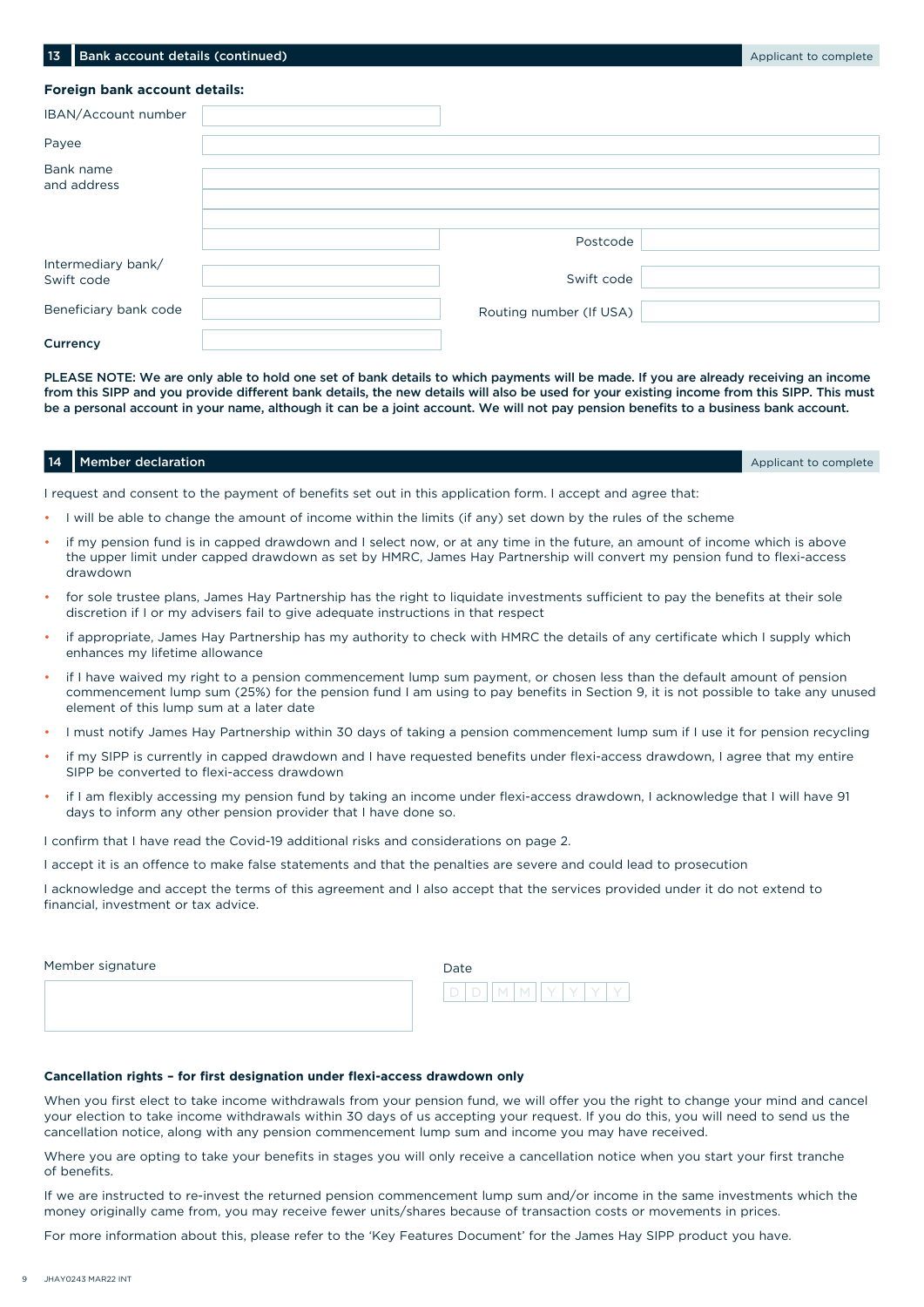### Checklist of additional documentation required

If not already supplied, please enclose the following with this form for points 1 and 2, or provide the full details for point 3. Please send photocopies of the documentation to us at James Hay Partnership, Dunn's House, St Paul's Road, Salisbury, SP2 7BF. If you require any assistance, please call your Customer Support Team or our general enquiry number 03455 212 414.

# **1. EVIDENCE OF YOUR IDENTITY**

Black and white photocopies of two documents - one from list A and one from list B. Items from the same source cannot be used twice.

#### **List A List B**

- Unexpired passport
- Unexpired UK old style driving licence (not provisional)
- Unexpired UK photocard driving licence
- Firearms certificate or shotgun licence
- EEA or Switzerland National identity card
- Northern Ireland voters card.

- Unexpired UK old style driving licence (not provisional)
- Unexpired UK photocard driving licence
- Council tax bill datd within the last 12 months
- Firearms certificate or shotgun licence
- Credit card or bank statement dated within the last three months (not internet printed)
- Utility bill dated within the last three months (not mobile phone, satellite/cable TV or internet printed bills)
- HMRC coding/assessment/statement/ tax credit
- Northern Ireland voters card.

# **2. PROOF OF YOUR AGE FOR BENEFIT PAYMENT**

- Black and white photocopy of unexpired passport; or
- Original birth certificate (and marriage certificate if your name has changed on marriage)<sup>4</sup>
- ⁴ Crown Copyright rules mean that we can only accept originals of birth and marriage certificates as proof of your age.

#### **UNITED KINGDOM OF GREAT BRITAIN AND NORTHERN IRELAND**  $\overline{1}$ GBR 925076473 UK SPECIMEN ANGELA ZOE BRITISH CITIZEN **3. PASSPORT NUMBER** SEP /SEPT 88 P /SEPT 88<br>CROYDON<br>L /JUIL 10  $72$ We may be able to verify your name, address and age electronically by doing a search **16 JUL** Þ with an external agency if you provide us with your full UK passport number. This is the full number from the bottom line of your passport including the two digits at the end. Passport expiry date



Once printed, please ensure that Section 14 (signature declaration and date) is complete before sending.